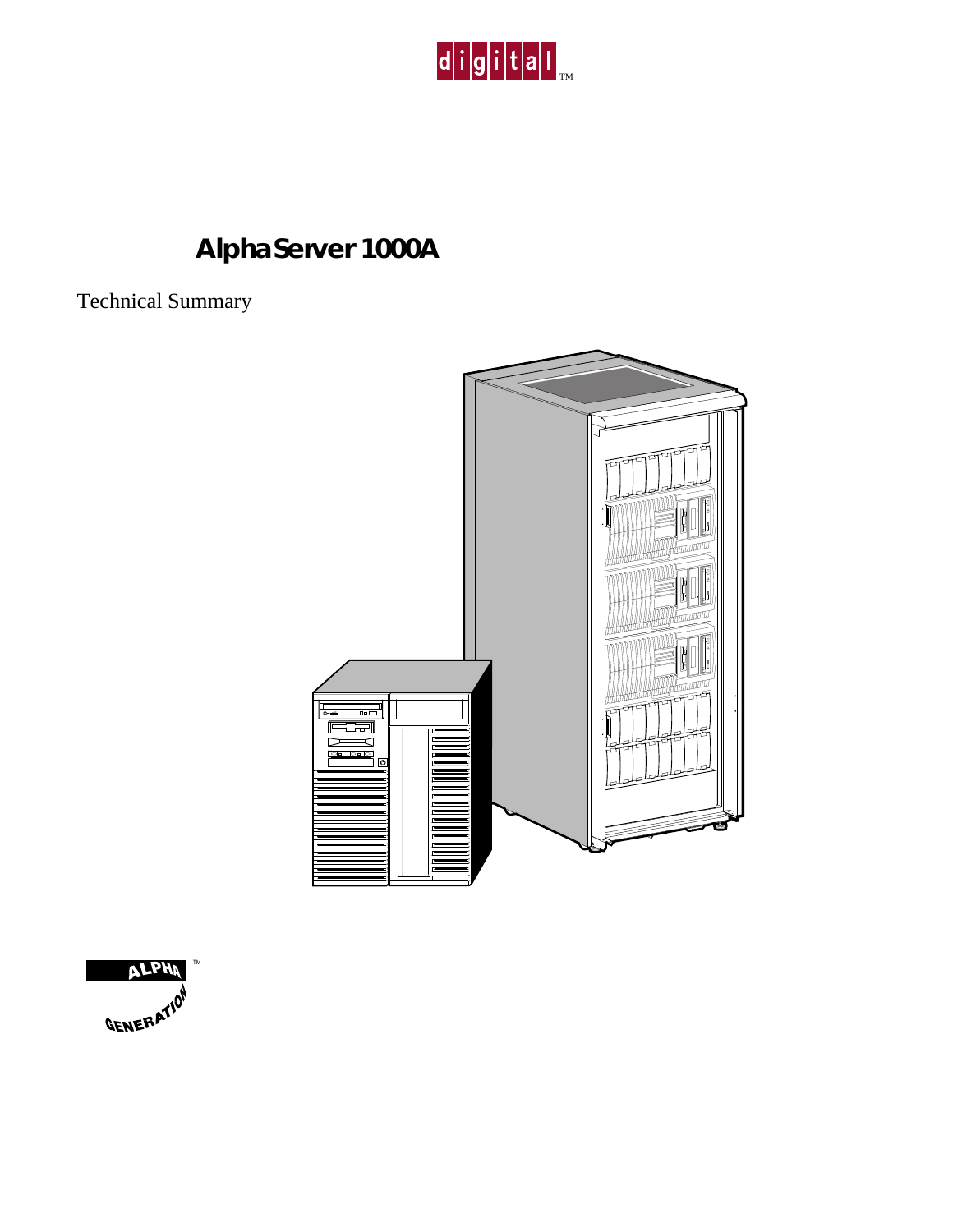# **Contents**

#### **1**

#### **Investment Protection Flexible System Packages** AlphaServer 1000A Pedestal System AlphaServer 1000A Rackmount System

#### **2**

AlphaServer 1000A Cabinet System **Features and Benefits CPU Cards SIMM Memory Modules System Board**

#### **3**

**I/O Buses** PCI Bus EISA Bus Xbus **Storage Architecture** Removable Storage Disk Storage SCSI Storage Expansion RAID (Redundant Array of Independent Disks) **Availability and Reliability** Power-Up Self-Test Power Control System Dual SCSI Backplanes Disk Hot Swap Thermal Management

#### **4**

Clustering **Server Management** Operational Management Platform Management **Maintenance Performance** Sources of Performance Information Information for Digital Partners **Internet Server**

# **5**

**System Features at a Glance**

#### **6 System Architecture**

#### **7**

**Physical Characteristics and Operating Environment AlphaServer 1000A Pedestal System Components** AlphaServer 1000A Pedestal System Front View

#### **8**

AlphaServer 1000A Pedestal System Side View AlphaServer 1000A Pedestal System Rear View

## **9**

**AlphaServer 1000A Rackmount System AlphaServer 1000A Cabinet System Components**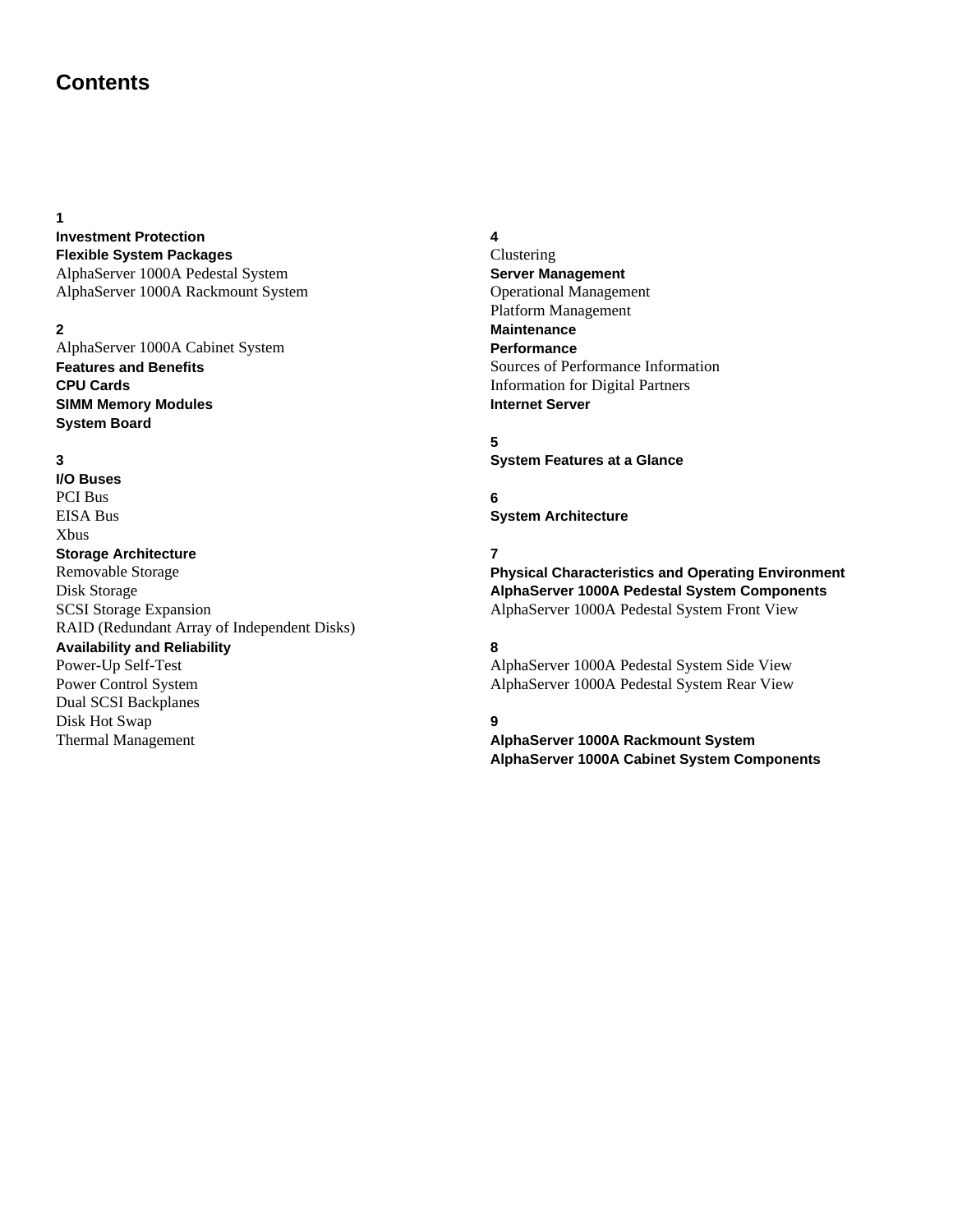# **AlphaServer 1000A**

**The Digital AlphaServer 1000A system is a low-cost, singleprocessor, PCI/EISA-based server. It is suitable for generalpurpose commercial, high-performance application and database, PC LAN, and Internet server environments. With the AlphaServer 1000A server, you can choose from three operating environments: Windows NT, Digital UNIX, and OpenVMS.**

**Guaranteed to provide high reliability and availability, the AlphaServer 1000A is ideally suited for organizations with little or no MIS support.**

#### **Figure 1 AlphaServer 1000A Pedestal System**



PK-0667-96

#### **Investment Protection**

Based on the 64-bit Alpha RISC architecture, the AlphaServer 1000A server provides investment protection you can count on. You can choose from three popular operating systems: Windows NT, Digital UNIX, and OpenVMS. These operating systems and thousands of applications benefit from the 64-bit Alpha chip performance. Designed to be compatible with higher performance microprocessors, the system is in-cabinet CPU upgradable.

#### **Flexible System Packages**

The AlphaServer 1000A system is available in three packages – pedestal, rackmount, and cabinet –to suit a range of computing needs.

#### **AlphaServer 1000A Pedestal System**

The pedestal system is a deskside, low-noise unit designed for office space where a compact footprint and low to medium disk storage capacities are required. It supports PCI and EISA I/O, up to 1 Gbyte of main memory, and up to 30.1 Gbytes of incabinet storage.

#### **AlphaServer 1000A Rackmount System**

The rackmount system is a rackmountable box with the same hardware and features as the pedestal system. The rackmount box fits easily in a standard 19-inch rack. The box can have three internal disk drives; additional storage can also be mounted in the rack.

#### **Figure 2 AlphaServer 1000A Rackmount System**



PK-0671-96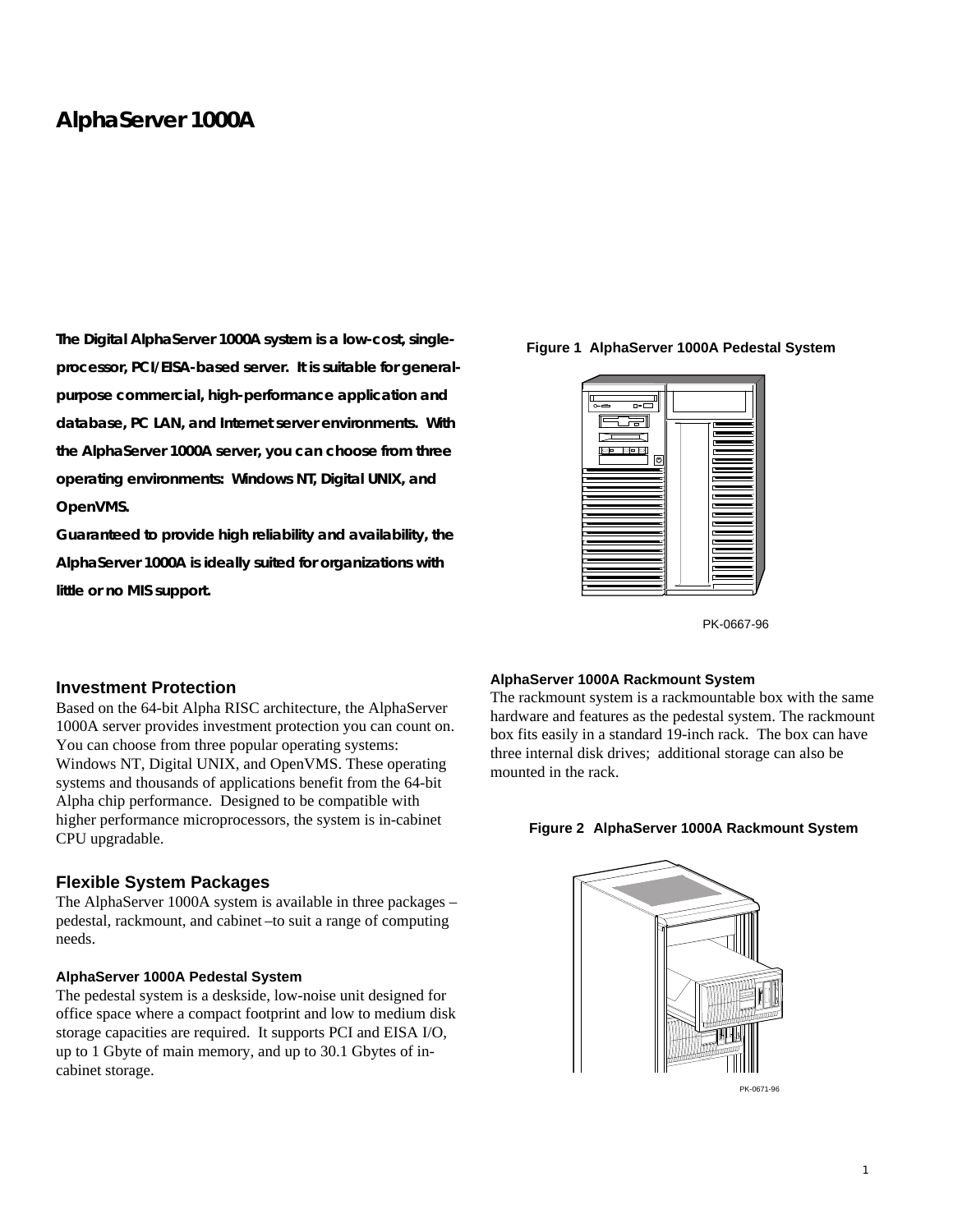#### **AlphaServer 1000A Cabinet System**

The cabinet system integrates multiple rackmount boxes and StorageWorks shelves in a single cabinet. It is designed for offices or satellite equipment rooms where floor space is at a premium, large disk storage arrays are required, and high availability is imperative.

#### **Figure 3 AlphaServer 1000A System Cabinet**



## **Features and Benefits**

The AlphaServer 1000A provides the following features for fast application processing, high availability, and low maintenance.

#### • **System Performance**

The system design uses industry-standard SIMMs, disk drives, and PCI and EISA I/O buses to deliver maximum system performance.

#### • **Reliability and Availability**

Fan, power, and temperature sensors monitor the server; the LCD control panel indicates system status. The ECC memory allows recovery from most cache and memory errors. A dual SCSI backplane allows fully redundant disk subsystems. Fully redundant power supplies also increase system availability.

#### • **System Expansion**

System memory can be upgraded from 32 Mbytes to 1 Gbyte using SIMM options. Seven PCI and two EISA slots accommodate industry-standard options. An on-board fast, wide SCSI-2 controller allows direct connection to CD-ROM, tape, and disk drives. An on-board SVGA controller supports enhanced graphics without use of an expansion slot.

#### • **Reduced Service Costs**

Because of its high reliability, the system requires minimal MIS support. In most cases, it can be self-serviced by the customer. The system also comes with a warranty.

#### • **Warranty**

A three-year, on-site server hardware warranty is standard. The warranty provides on-site, next business day response.

## **CPU Cards**

Three CPU cards are available for the AlphaServer 1000A: 266 MHz (Model 4/266), 333 MHz (Model 5/333), and 400 MHz (Model 5/400). Each card contains:

- the processor
- a chipset interfacing the CPU, 128-bit wide ECC-protected memory subsystem, and 32-bit PCI bus
- 8 Kbytes of serial ROM, providing the CPU with power-up code
- 2 Mbytes of direct-mapped, ECC-protected second-level cache

Model 4/266 utilizes the 21064A CPU. Model 5/333 and Model 5/400 utilize the 21164A CPU. These Alpha CPU chips have the following features:

- All instructions 32 bits long with a regular instruction format
- Floating-point unit, supports DEC and IEEE floating-point data types
- 32 integer registers, 64 bits wide
- 32 floating-point registers, 64 bits wide
- On-chip, direct-mapped, write-through physical data cache
- On-chip, direct-mapped, read-only virtual instruction cache
- On-chip I-stream translation buffer
- On-chip D-stream translation buffer

The 21164A CPU chip in the Model 5/333 and Model 5/400 CPU modules utilizes an on-chip second-level 96-Kbyte cache as well as additional stages of integer and floating-point instruction pipelining for enhanced performance.

## **SIMM Memory Modules**

The Model 4/266 system supports 20 single in-line memory module (SIMM) connectors on the system board. System memory can be configured for up to 1 Gbyte. Memory in Model 4/266 is grouped in four memory banks consisting of five memory modules, including one for ECC (error correction code). The Model 5/333 and Model 5/400 systems support 16 single in-line memory module connectors; only four memory modules are needed for each bank (including ECC capability).

Memory modules are available in 4-Mbyte, 8-Mbyte, 16- Mbyte, 32-Mbyte, and 64-Mbyte sizes. With these, memory is configurable from 32 Mbytes to 1 Gbyte.

## **System Board**

The AlphaServer 1000A server provides the following I/O functionality:

- SVGA controller supports high-resolution graphics and text display for a variety of color CRT monitors without using an expansion slot (Model 4/266 only.)
- DEC 21050 PCI-to-PCI bridge
- PCI-to-EISA Intel bridge chipset
- PCI-based SCSI controller provides a fast, wide SCSI-2 interface
- 1 Mbyte of flash ROM, which contains the diagnostics and firmware
- Bidirectional parallel port, two serial ports, and floppy disk controller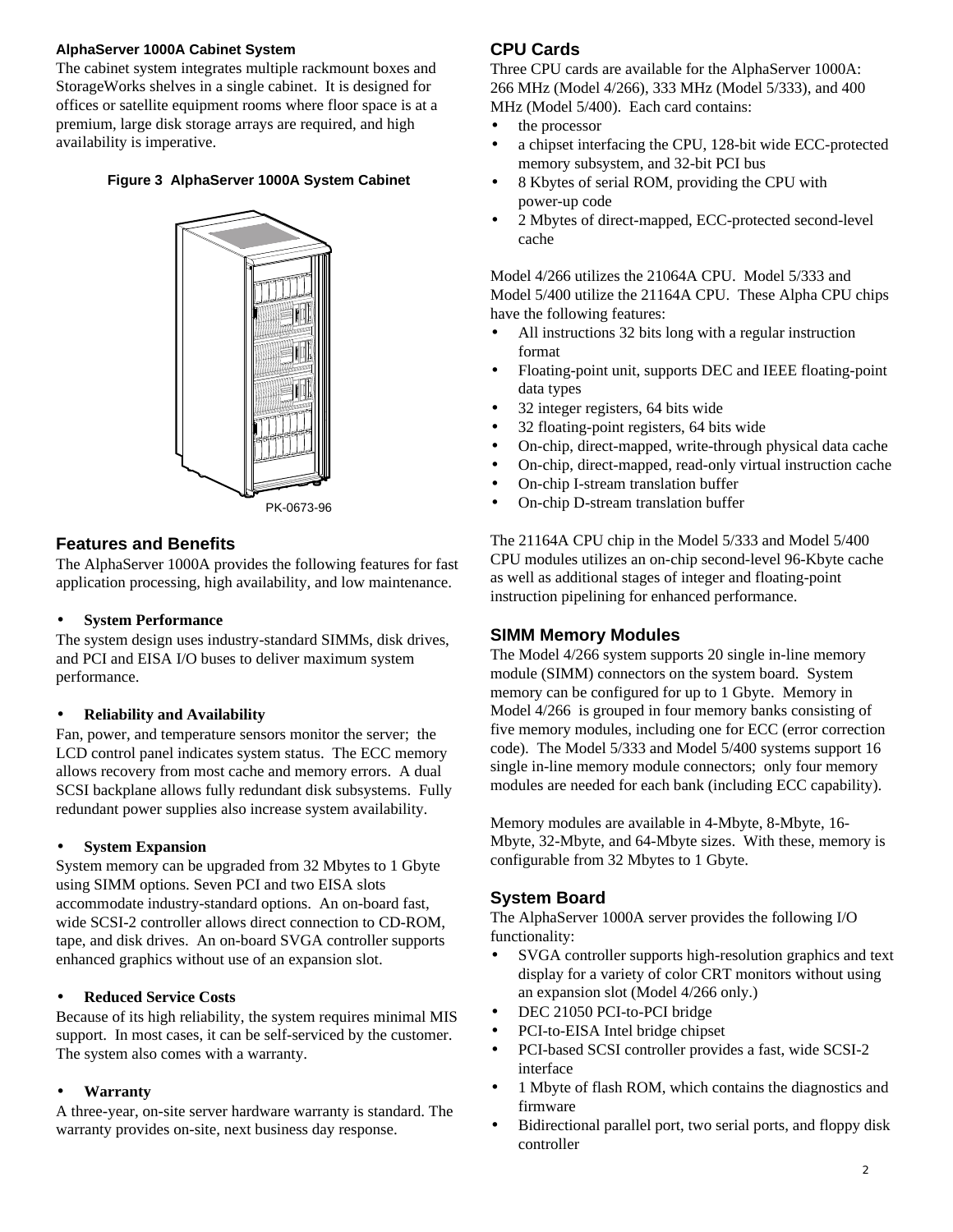- Keyboard and mouse interface
- Time of year (TOY) clock
- 8 Kbytes of NVRAM to store system configuration
- PC-style speaker

## **I/O Buses**

PCI and EISA I/O accommodate industry-standard option cards.

## **PCI Bus**

The PCI (peripheral component interconnect) is the preferred I/O bus for high-performance I/O options. The PCI bus has the following characteristics:

- Fully compliant with *PCI Version 2 Specification*
- Operates at 33 MHz
- Supports seven PCI option slots
- Supports on-board fast, wide SCSI-2 controller

## **EISA Bus**

The EISA used for several medium-performance options, such as modems and other peripherals. It also controls the Xbus interface. The EISA bus is backward-compatible with ISA bus options, provided the operating system supports the device.

The EISA bus has the following characteristics:

- Operates at 8.33 MHz
- Supports two EISA/ISA slots
- All slots are bus master slots

## **Xbus**

The Xbus includes the real-time clock, NVRAM, flash ROM, and operator control panel interface.

## **Storage Architecture**

The AlphaServer 1000A server storage architecture is designed for maximum performance and easy operation. All storage bays are accessible from the front of the system. If the system is configured with RAID, modules can be added or removed while the system is running ("hot swap").

## **Removable Storage**

The system supports a 3.5-inch floppy drive, 5.25-inch CD-ROM drive, and a number of optional tape drives for a 5.25-inch bay.

## **Disk Storage**

The pedestal system has one internal StorageWorks shelf that holds seven 3.5-inch storage devices. This SCSI backplane can be configured to run as a single bus or a dual bus. The backplane can accommodate both wide SCSI and narrow SCSI drives. The system's integral SCSI controller can provide the interface to the StorageWorks shelf. Or, you can use a PCIbased controller for an internal RAID array.

The rackmount box can have three internal disks, but no internal shelf or RAID capability. External RAID arrays can be configured in a rack or cabinet system.

## **SCSI Storage Expansion**

The system supports optional external SCSI expansion. SCSI bus expansion ports on the rear of the system enable the bus to extend outside the system. StorageWorks modules add up to 440 Gbytes of storage.

## **RAID (Redundant Array of Independent Disks)**

The system can be configured with optional RAID controllers to organize disk data cost effectively, improve performance, and provide high levels of storage integrity. Optional RAID controllers have the following features:

- Support for hot-swap drives
- Automatic rebuild after hot swap
- Optional write cache

## **Availability and Reliability Power-Up Self-Test**

At initialization, the system performs a self-test that verifies its functionality.

## **Power Control System**

The power system uses several power conditioning functions to protect against high-voltage transients. The power system is capable of withstanding under-voltage conditions and power interruptions of any duration on one or more current phases without causing physical damage. The power system continuously monitors the AC input for AC line spikes, voltage fluctuations, and other voltage anomalies.

For further protection, an optional second power supply provides redundant power should the first power supply fail.

#### **Dual SCSI Backplanes**

Using additional SCSI controllers allows for fully redundant disk subsystems within a dual-SCSI backplane configuration.

#### **Disk Hot Swap**

In-cabinet disks support disk hot swap. Hot swap is the removal of the disk or disks from any one of the storage compartments while the rest of the system remains powered on and continues to operate.

This feature contributes significantly to system availability. Since many disk problems can be resolved without shutting down the entire system, users lose access only to the disks that are removed. The hot swap feature is available only within RAID configurations.

#### **Thermal Management**

The system's thermal management is designed to maximize system reliability. Sensors monitor internal system temperature, fan failure, and power supply temperature and shut down the system if necessary.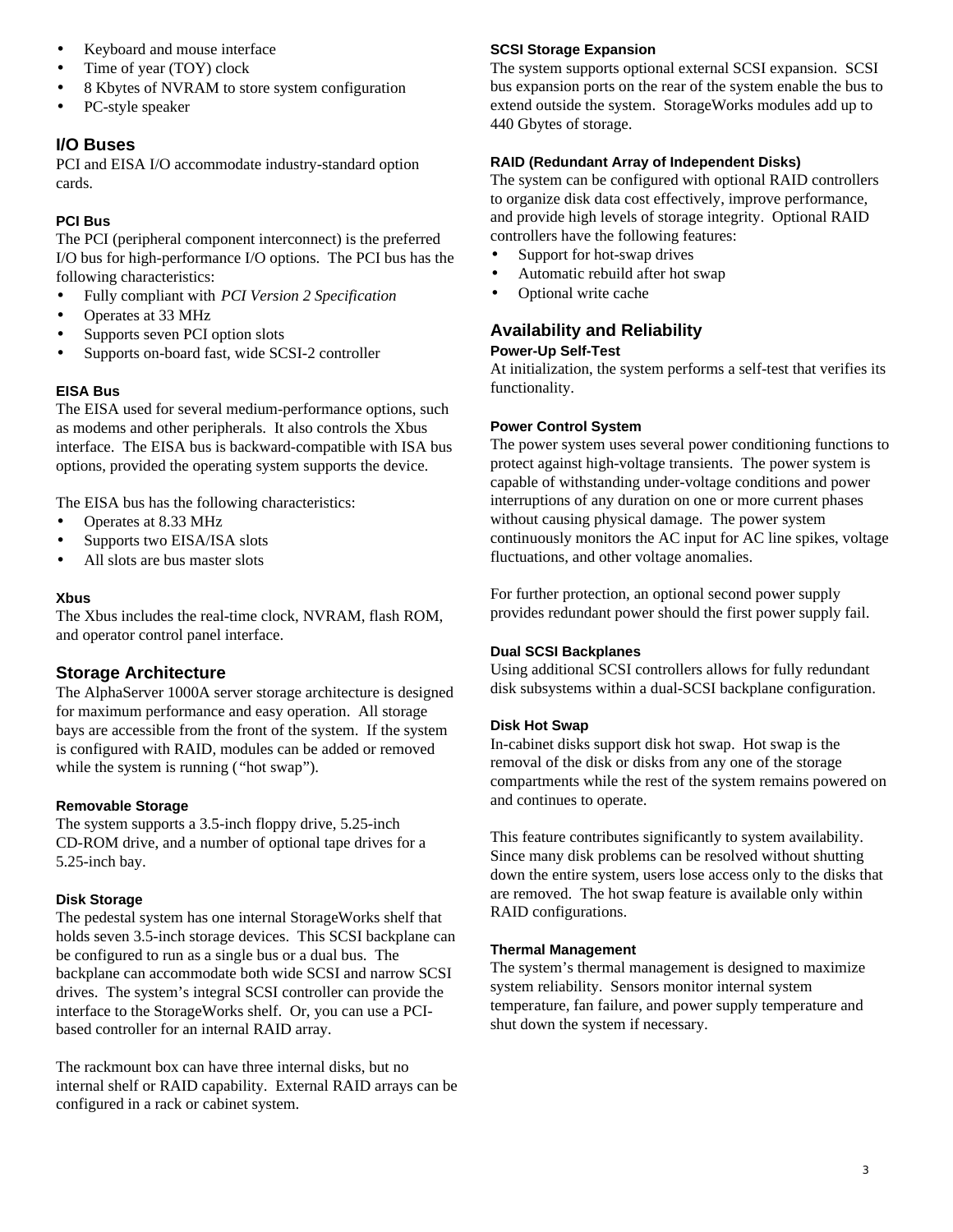## **Clustering**

A cluster is a loosely coupled set of systems that behaves like a single system, but provides high levels of availability through redundant CPUs, storage, and data paths. Clustering allows multiple computer systems to communicate over a common interface, share disks, and spread the computing load across multiple CPUs. Cluster interconnects are available in all three operating systems:

- Digital UNIX cluster systems use SCSI buses (AdvantageCluster) to share disks among systems.
- OpenVMS cluster systems use SCSI, Ethernet, FDDI, and DSSI as the interconnect between disks and systems.
- Windows NT cluster systems use SCSI buses and Ethernet.

## **Server Management**

The AlphaServer products support important operational and platform management requirements.

## **Operational Management**

*Server/Network Management*. ServerWORKS Manager software is included with each system. This software utilizes the Simple Network Management Protocol (SNMP) environment to assist the network or server administrator by constantly monitoring the network for problems, thus avoiding expensive downtime. The software monitors vital server information, such as CPU and file system utilization, as well as the condition of the network supported by the management console.

*Remote Server Management*. An optional remote console monitor module (KCRCM-AA) lets the administrator perform several tasks from a serial console: monitor the power supplies, temperature, and fans, as well as reset, halt, and power the system on or off, regardless of the operating system or hardware state. Also, the remote console monitor aids in inventory support by giving access to serial numbers and revisions of hardware and firmware.

These systems support all the management tools and features provided by the operating systems to manipulate and monitor system resources such as disks, printers, networks, and backups. For example, system managers can use the POLYCENTER suite of tools to manage an enterprise-wide system. Under Windows NT, the AssetWorks product can be used to provide a powerful environment for software and operational management. All these tools are usable in a highly distributed environment.

#### **Platform Management**

These systems support platform management tasks such as manipulating and monitoring hardware performance, configuration, and errors. For example, the operating systems provide a number of tools to characterize system performance and display errors logged in the system error log file.

In addition, every AlphaServer system provides robust console firmware. Hardware configuration tools and diagnostics facilitate quick installation and troubleshooting. The system operator can use simple console commands to show the system configuration, devices, boot and operational parameters, and recorded errors. Most console firmware features can be

accessed remotely using the POLYCENTER console manager product.

## **Maintenance**

The system covers are designed to slide off, making components easy to access. To protect users, a power interlock switch automatically shuts down the system if the top cover is removed. The CPU, memory, PCI, and EISA options are plug-in cards that require no special switch or jumper settings for normal operation.

## **Performance**

Digital evaluates the performance of the AlphaServer 1000A server in an ongoing program of performance engineering, using industry-standard benchmarks that allow comparisons across major vendors' systems. These benchmarks against competitive systems are based on comparable or close CPU performance, coupled with comparable memory and disk expandability.

Remember that system performance depends on application characteristics. Thus, benchmark information is one helpful "data point" to be used in conjunction with other purchase criteria such as features, service, and price.

## **Sources of Performance Information**

You can access performance information from Digital using your fax machine as well as several online sources.

- *InstaFACTS*. The InstaFACTS fax service delivers information directly to your fax machine. Call 1-800-723-4431 (through a touch-tone phone in the U.S.A. and Canada) and 908-885-6426 (outside the U.S.A. and Canada). A catalog of documents is available from which you can order an abbreviated table of performance information, including Digital's performance briefs and flashes, TPC results, AIM results, and graphic results.
- *FTP*. Access performance documents from ftp://gatekeeper.dec.com. The directory is pub/DEC/DECinfo/performance/sys.
- *CompuServe*. Type GO VAXFORUM and look in the "hardware" library. For more information contact Doyle Myers at Internet address doyle@wrq.com or 76703.4403@compuserve.com.
- *World Wide Web*. The document URL (Uniform Resource Locator) is http://www.digital.com/info/performance.html.

#### **Information for Digital Partners**

Digital partners can access Digital's Integrated Repository from DECGenisys V1.2. *Digital Today*, *Business Partner Edition*, occasionally contains articles on performance of Alpha systems and announcements of available documents.

## **Internet Server**

The AlphaServer 1000A system comes ready with all popular modes of connection to the Internet. It can also be preconfigured with the most commonly used Internet applications, allowing customers immediate access to Internet information, news groups, and electronic mail.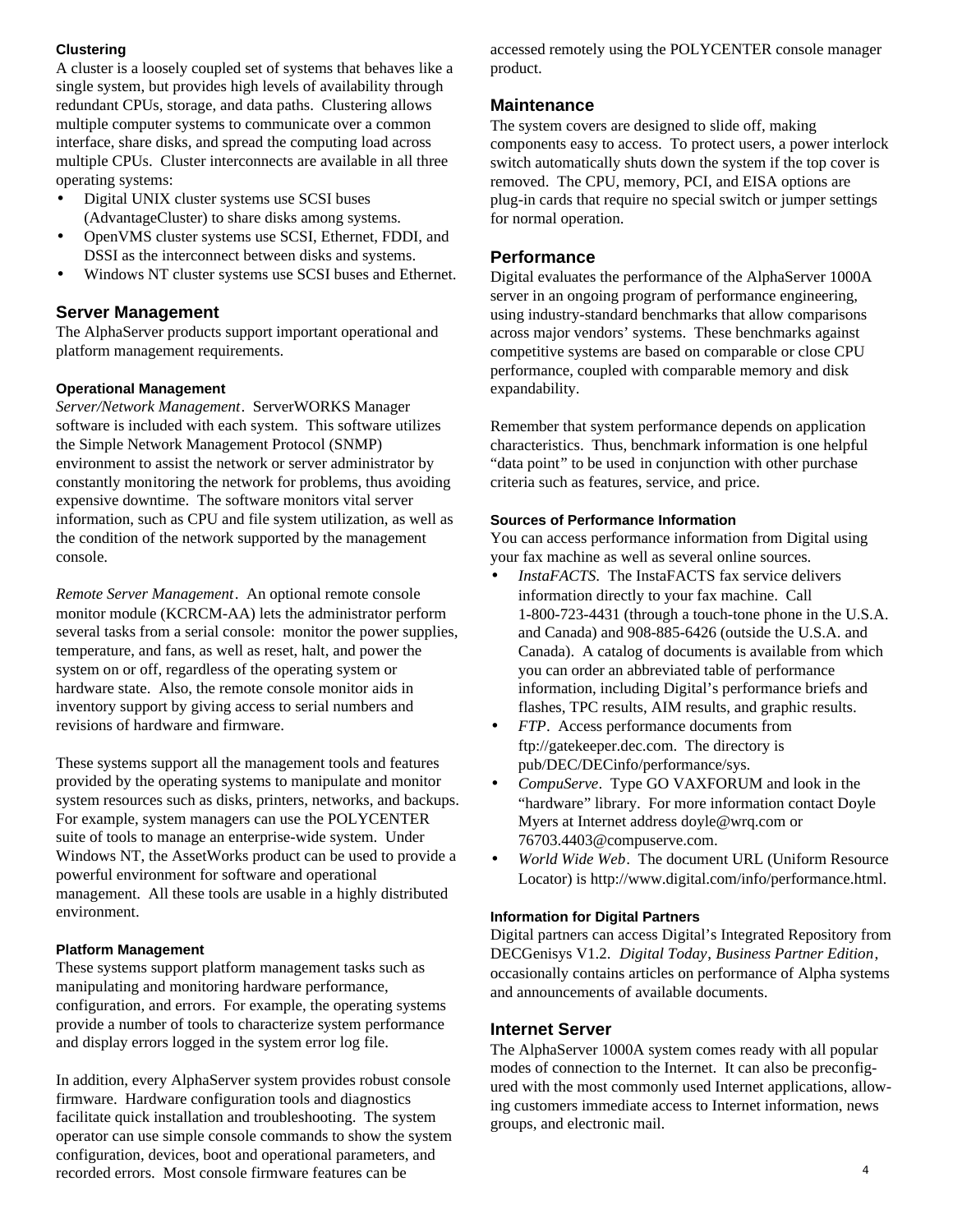# **System Features at a Glance**

Table 1 summarizes the AlphaServer 1000A system features and specifications.

| Hardware                     |                                                                                                                                                                       |                                                                                      |                    |  |
|------------------------------|-----------------------------------------------------------------------------------------------------------------------------------------------------------------------|--------------------------------------------------------------------------------------|--------------------|--|
| Environment                  | Office environment (Class B)                                                                                                                                          |                                                                                      |                    |  |
| Processors                   | One Alpha 21064A (266 MHz)                                                                                                                                            |                                                                                      |                    |  |
|                              | One Alpha 21164A (333 MHz/400 MHz)                                                                                                                                    |                                                                                      |                    |  |
| Cache on chip                |                                                                                                                                                                       |                                                                                      |                    |  |
| I-cache/D-cache              | 16 Kbytes/16 Kbytes (4/266); 8 Kbytes/8 Kbytes (5/300)                                                                                                                |                                                                                      |                    |  |
| Secondary cache              | 96 Kbytes                                                                                                                                                             |                                                                                      |                    |  |
| Upgrades                     | Memory, CPU, storage                                                                                                                                                  |                                                                                      |                    |  |
| <b>B-cache size</b>          | 2MB                                                                                                                                                                   |                                                                                      |                    |  |
| Memory (max.)                | $1$ GB                                                                                                                                                                |                                                                                      |                    |  |
| Floppy disk                  | 1.44 MB                                                                                                                                                               |                                                                                      |                    |  |
| CD-ROM                       | 600 MB                                                                                                                                                                |                                                                                      |                    |  |
| Performance                  | <b>Model 4/266</b>                                                                                                                                                    | <b>Model 5/333</b>                                                                   | <b>Model 5/400</b> |  |
| SPECint95                    | 4.34                                                                                                                                                                  | 10.1                                                                                 | 11.5               |  |
| SPECfp95                     | 6.03                                                                                                                                                                  | 10.6                                                                                 | 11.1               |  |
| SPECint_rate95               | 39.0                                                                                                                                                                  | 90.7                                                                                 | 104                |  |
| SPECfp_rate95                | 54.3                                                                                                                                                                  | 95.7                                                                                 | 99.6               |  |
| <b>Internal Storage</b>      |                                                                                                                                                                       |                                                                                      |                    |  |
| Removable media              |                                                                                                                                                                       | CD-ROM, floppy diskette (pedestal has space for optional drive)                      |                    |  |
| Maximum internal storage     |                                                                                                                                                                       |                                                                                      |                    |  |
| Pedestal                     | 7 hot swap disks (30.1 GB)                                                                                                                                            |                                                                                      |                    |  |
| Cabinet                      | 21 hot swap disks (90.3 GB)                                                                                                                                           |                                                                                      |                    |  |
| Total storage                | 440 GB                                                                                                                                                                |                                                                                      |                    |  |
| $IO slots$                   | 7 PCI/ 2 EISA                                                                                                                                                         |                                                                                      |                    |  |
| Maximum I/O throughput       |                                                                                                                                                                       |                                                                                      |                    |  |
| System throughput            | 528 MB/sec                                                                                                                                                            |                                                                                      |                    |  |
| PCI                          | 132 MB/sec                                                                                                                                                            |                                                                                      |                    |  |
| <b>EISA</b>                  | 33 MB/sec                                                                                                                                                             |                                                                                      |                    |  |
| <b>Availability Features</b> |                                                                                                                                                                       |                                                                                      |                    |  |
| System                       | System auto reboot, redundant power system (N+1), remote system management, disk hot<br>swap, ECC cache, ECC memory, ECC system bus, SMP CPU failover, error logging, |                                                                                      |                    |  |
|                              |                                                                                                                                                                       |                                                                                      |                    |  |
|                              |                                                                                                                                                                       | optional uninterruptible power supply, RAID $0, 1, 0+1, 5$ , memory failover thermal |                    |  |
|                              | management, optional KCRCM-AA                                                                                                                                         |                                                                                      |                    |  |
| OpenVMS clusters             | Ethernet, DSSI, FDDI, SCSI, CI                                                                                                                                        |                                                                                      |                    |  |
| Windows NT clusters          | Ethernet, SCSI                                                                                                                                                        |                                                                                      |                    |  |
| AdvantageClusters™(UNIX)     | DECsafe™ ASE, SCSI                                                                                                                                                    |                                                                                      |                    |  |
| <b>UNIX TruClusters</b>      | MEMORY CHANNEL <sup>TM</sup>                                                                                                                                          |                                                                                      |                    |  |
| <b>Operating Systems</b>     | Microsoft Windows NT Server, OpenVMS, Digital UNIX                                                                                                                    |                                                                                      |                    |  |
| Warranty                     |                                                                                                                                                                       |                                                                                      |                    |  |
| Hardware                     | 3-year, on site                                                                                                                                                       |                                                                                      |                    |  |
| Software                     | 90-day telephone advisory support                                                                                                                                     |                                                                                      |                    |  |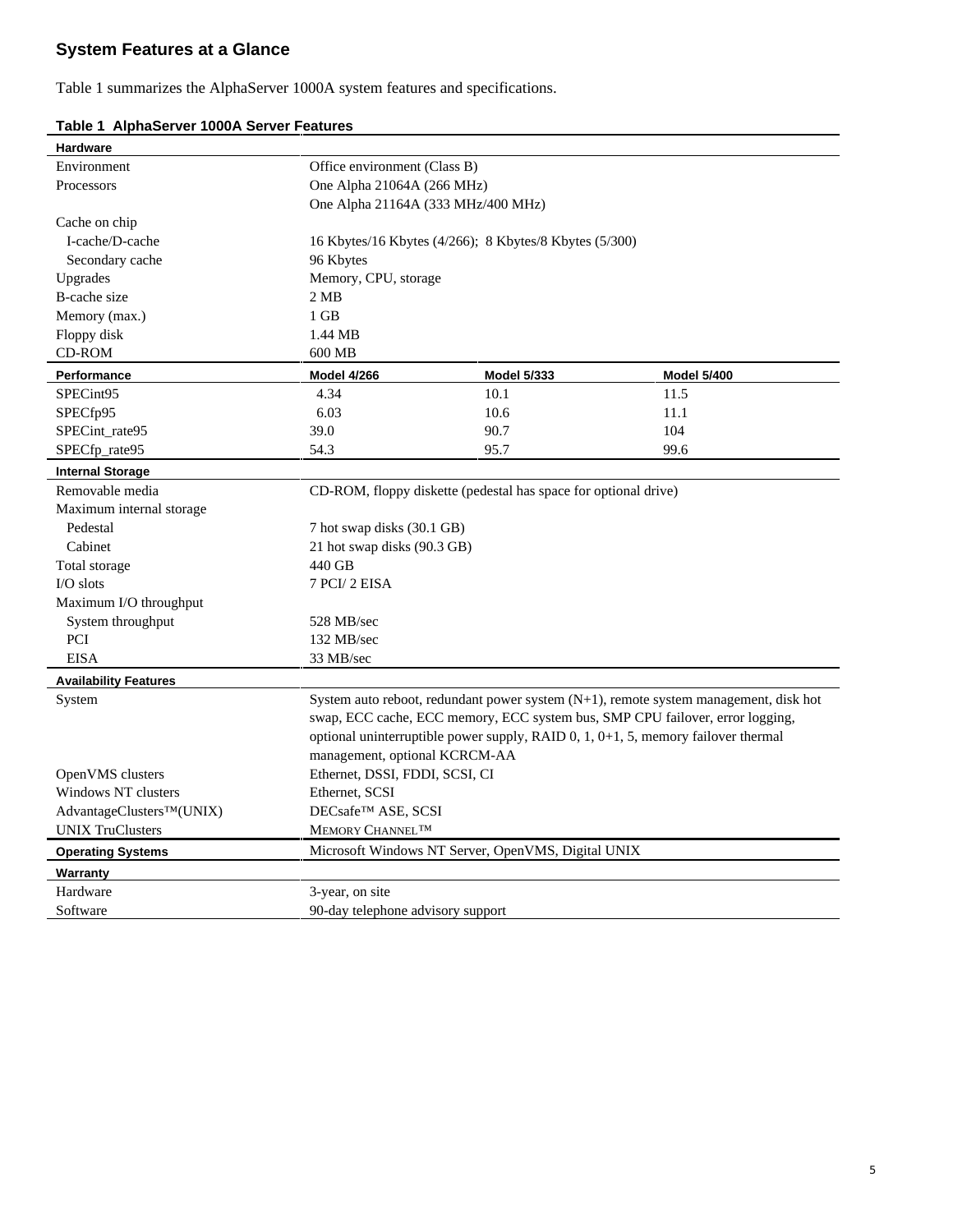## **System Architecture**

Figure 4 shows the AlphaServer 1000A system architecture.

## **Figure 4 System Architecture**



#### **266 MHz Processor**



**333/400 MHz Processor**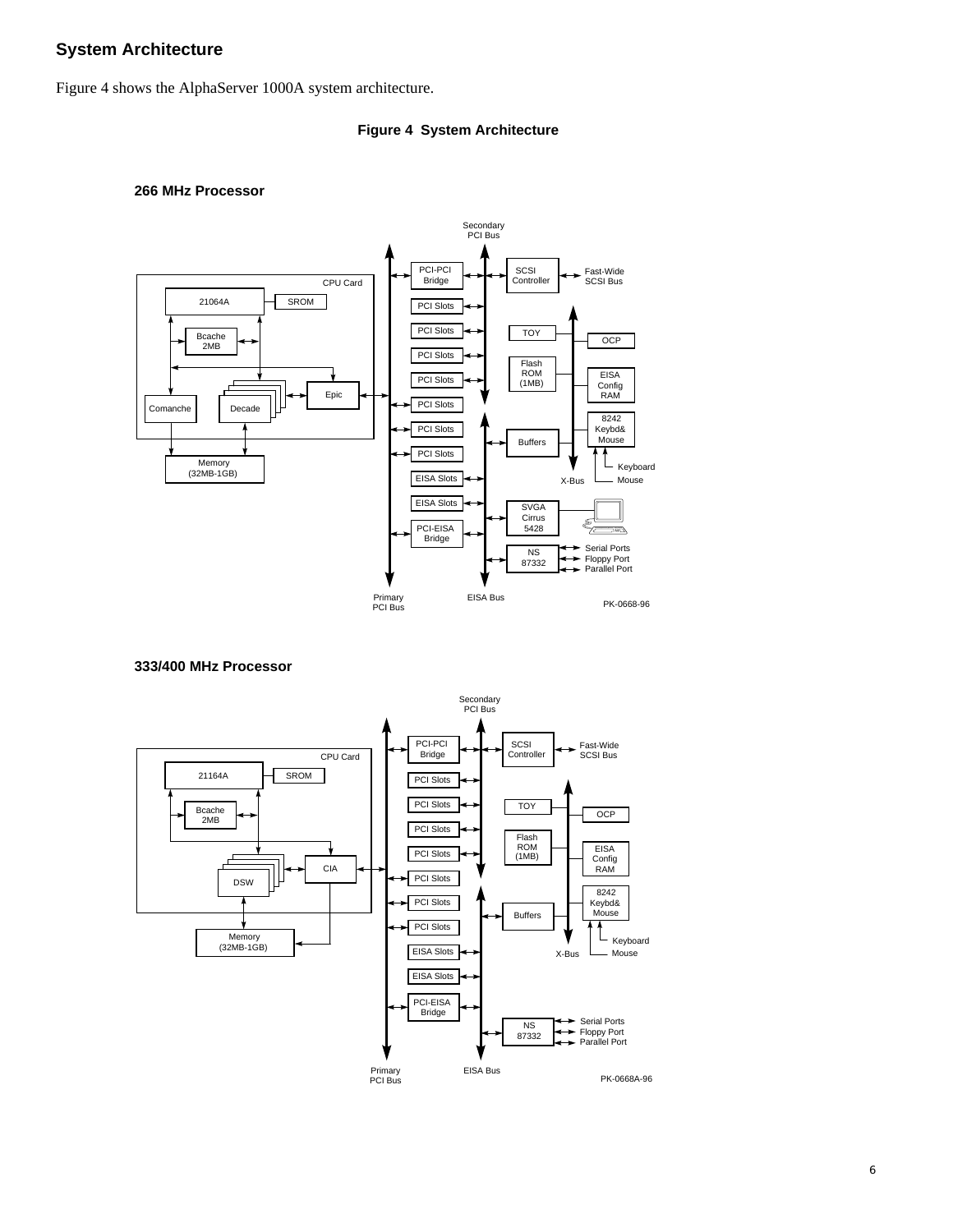## **Physical Characteristics and Operating Environment**

Table 2 lists the physical characteristics and operating conditions for the AlphaServer 1000A pedestal system and AlphaServer 1000A rackmount and cabinet systems.

| Characteristic                 | AlphaServer 1000A Pedestal Model                                        | AlphaServer 1000A Rackmount/Cabinet                                     |
|--------------------------------|-------------------------------------------------------------------------|-------------------------------------------------------------------------|
| Width                          | $35.8$ cm $(14.1 \text{ in.})$                                          | 48.2 cm (19 in.)                                                        |
| Length                         | 58.6 cm (23.1 in.)                                                      | 63.5 cm (25 in.) system chassis only;                                   |
|                                |                                                                         | 73.7 cm (29 in.) system chassis and rackmount assembly                  |
| Height                         | $46 \text{ cm } (18.1 \text{ in.})$                                     | $26.7$ cm $(10.5$ in.)                                                  |
| Weight                         | typical: $39 \text{ kg}$ (86 lbs)                                       | 29 kg (65 lbs) system and rackmount assembly                            |
|                                | maximum: 51 kg (113 lb)                                                 |                                                                         |
| Operating environment          | Class B                                                                 | Class B                                                                 |
| Operating temperature          | $5^{\circ}$ C-40 $^{\circ}$ C with 10 $^{\circ}$ C rise inlet to outlet | $5^{\circ}$ C-40 $^{\circ}$ C with 10 $^{\circ}$ C rise inlet to outlet |
| Operating humidity             | 10% to 95% noncondensing at                                             | 10% to 95% noncondensing at 304 m of altitude                           |
|                                | 304 m of altitude                                                       |                                                                         |
| Nominal voltage                | $110 - 120$ V                                                           | $110 - 120$ V                                                           |
|                                | $220 - 240$ V                                                           | $220 - 240$ V                                                           |
| Frequency range                | 59-61 Hz                                                                | $57 - 63$ Hz                                                            |
|                                | $49 - 51$ Hz                                                            |                                                                         |
| RMS current at nominal voltage | $8.0/4.0$ Amps (one power supply);                                      | 8.5/4.0 Amps (one power supply)                                         |
| (steady state)                 | 4.6/2.2 Amps (two power supplies)                                       |                                                                         |

**Table 2 AlphaServer 1000A Physical Characteristics**

## **AlphaServer 1000A Pedestal System Components**

l,

Figures 5 to 9 show the main components of the AlphaServer 1000A pedestal system.



## **Figure 5 AlphaServer 1000A Pedestal System Front View**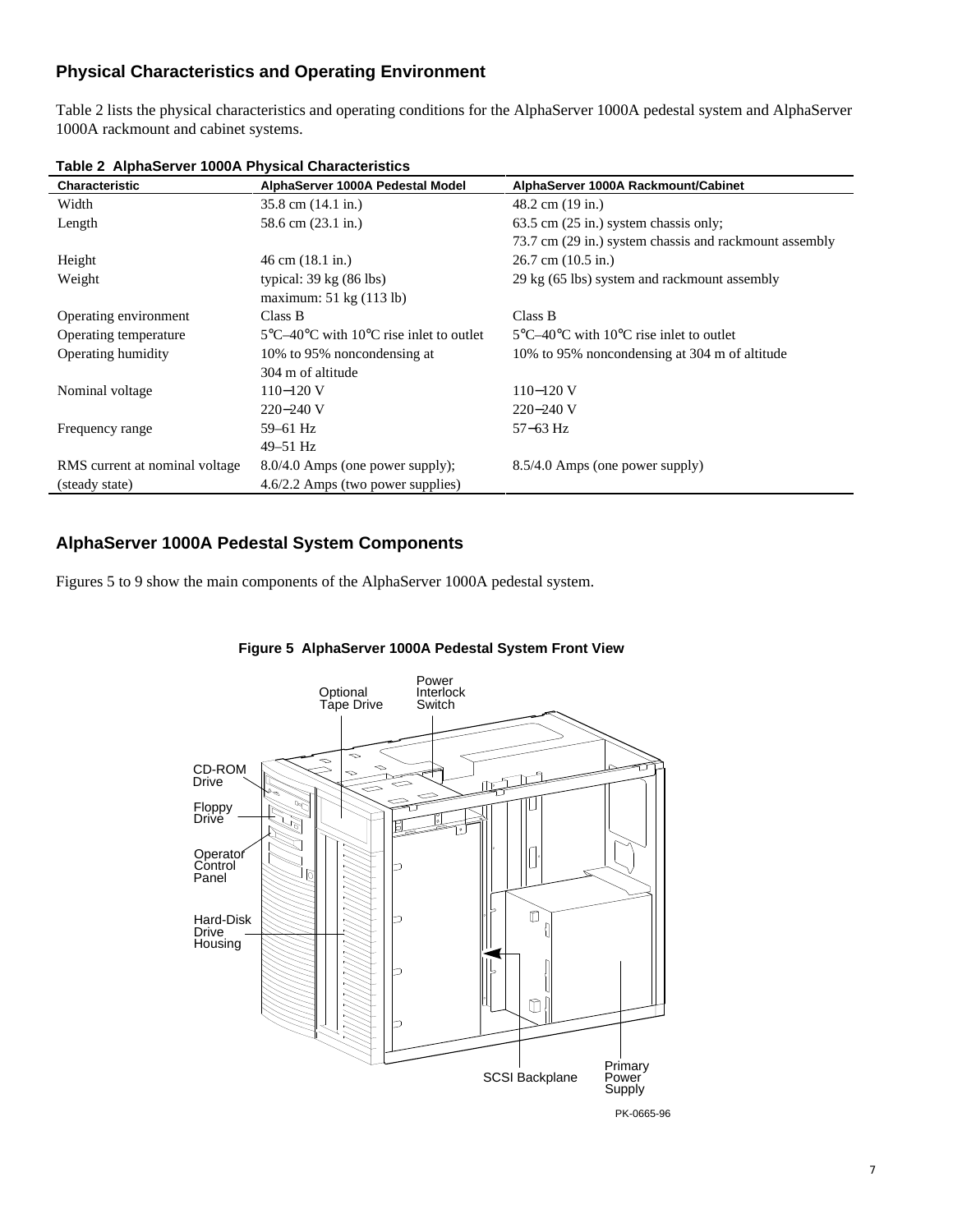## **Figure 6 AlphaServer 1000A Pedestal System Side View**



**Figure 7 AlphaServer 1000A Pedestal System Rear View**

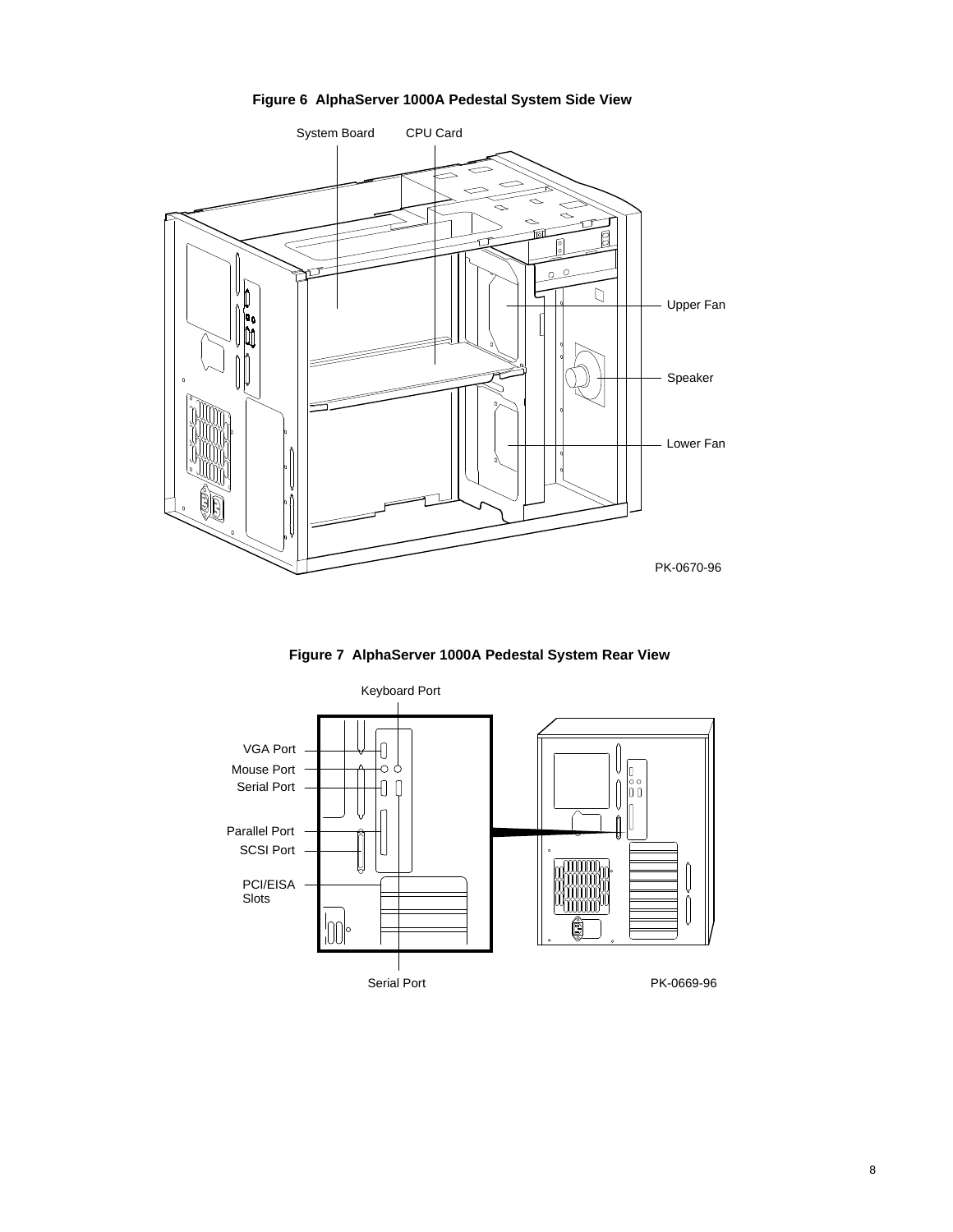# **AlphaServer 1000A Rackmount System**

Figure 8 shows the AlphaServer 1000A rackmount system.

#### **Figure 8 AlphaServer 1000A Rackmount System**



## **AlphaServer 1000A Cabinet System Components**

Figure 9 shows the AlphaServer 1000A cabinet system.



## **Figure 9 AlphaServer 1000A Cabinet System Components**